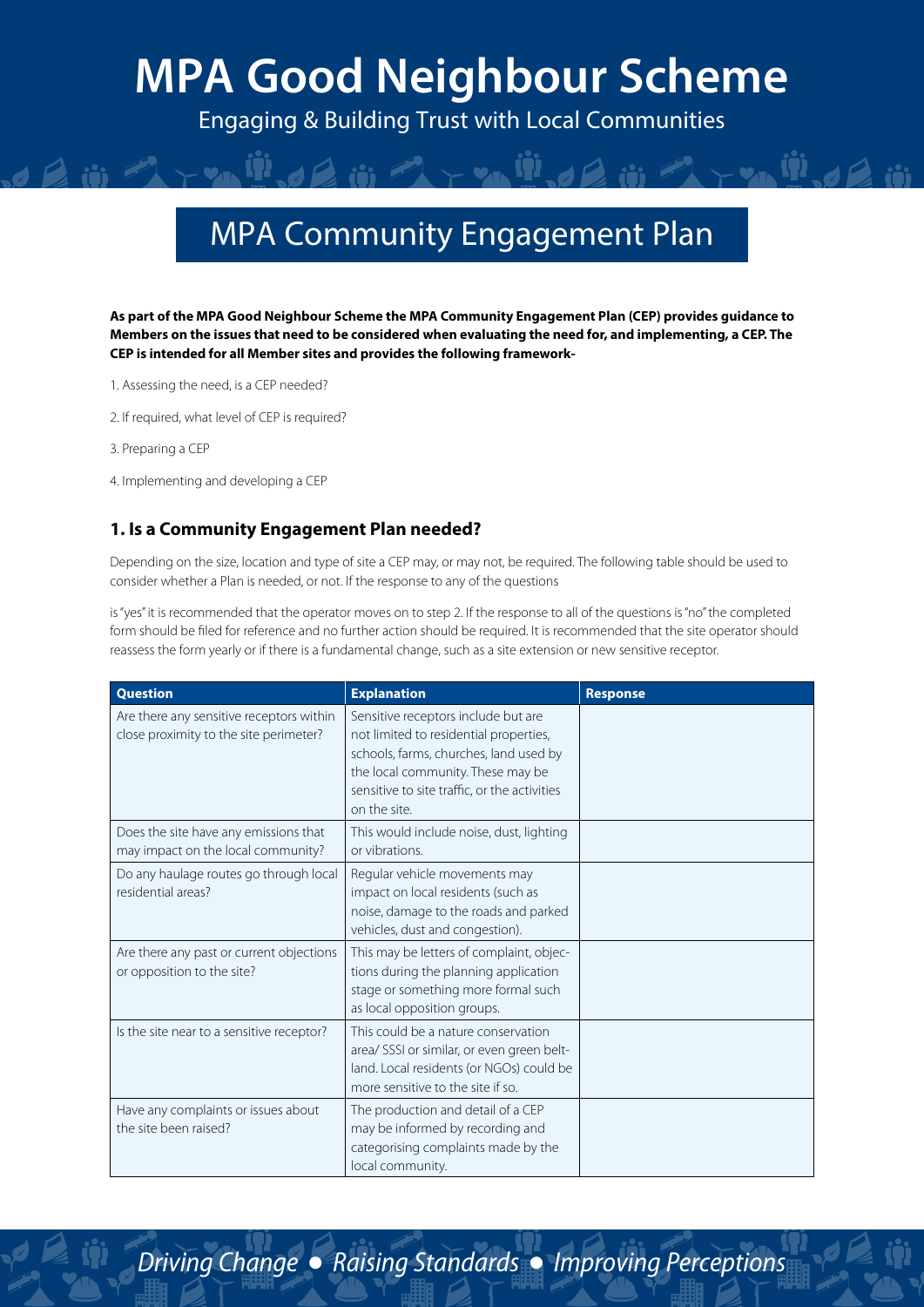Engaging & Building Trust with Local Communities

### MPA Community Engagement Plan

#### **2. What level of Community Engagement Plan is required?**

By understanding and prioritising your site's stakeholders you can assess how detailed the Community Engagement Plan will need to be. The form below, with example, should help site operators achieve this. It is recommended that the table is revised on a yearly basis.

| <b>Name</b>                                                            | <b>Type</b>                                                                        | <b>Contact details</b>                                    | <b>Lead site contact</b>                                        | <b>Priority level</b>                                                | <b>Benefits to the</b><br>local community                                                                                    |
|------------------------------------------------------------------------|------------------------------------------------------------------------------------|-----------------------------------------------------------|-----------------------------------------------------------------|----------------------------------------------------------------------|------------------------------------------------------------------------------------------------------------------------------|
| This is the name of<br>the Group /<br>organisation /<br>local resident | Who is the stake-<br>holder? Are<br>they an NGO, local<br>resident,<br>school etc? | Main contact de-<br>tails for getting<br>in touch         | Who should lead<br>on engagement<br>with this stake-<br>holder? | Are they high,<br>medium or low<br>priority level for<br>engagement? | This includes any<br>benefits to the<br>local community<br>such as impact,<br>spend, number of<br>people who will<br>benefit |
| South Wessex<br>Community<br>Against Quarrying                         | Local resident<br>action group                                                     | Joe Bloggs<br>01234 555 555<br>joe.bloggs@email.<br>co.uk | Site Manager                                                    | High                                                                 | Key group that are<br>concerned<br>with the site.<br>Engaging can<br>have a positive<br>impact on<br>public perception       |
|                                                                        |                                                                                    |                                                           |                                                                 |                                                                      |                                                                                                                              |
|                                                                        |                                                                                    |                                                           |                                                                 |                                                                      |                                                                                                                              |
|                                                                        |                                                                                    |                                                           |                                                                 |                                                                      |                                                                                                                              |
|                                                                        |                                                                                    |                                                           |                                                                 |                                                                      |                                                                                                                              |
|                                                                        |                                                                                    |                                                           |                                                                 |                                                                      |                                                                                                                              |
|                                                                        |                                                                                    |                                                           |                                                                 |                                                                      |                                                                                                                              |

A number of high priority stakeholders will indicate that a high level of engagement and detailed Community Engagement Plan is required.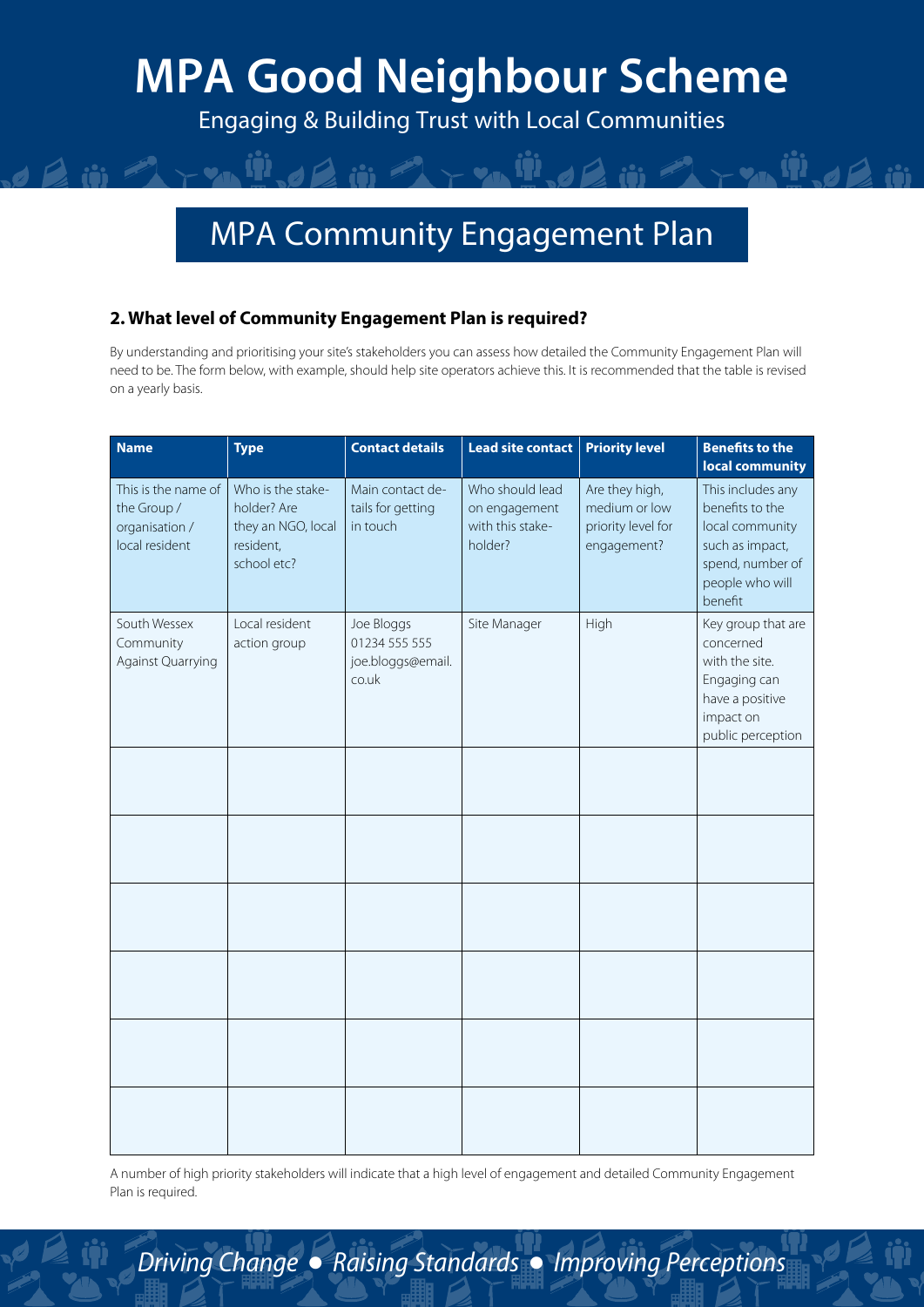Engaging & Building Trust with Local Communities

### MPA Community Engagement Plan

#### **3. Prepare a Community Engagement Plan**

Now that an understanding of the site specifics and the stakeholders interested in the site has been reached a CEP can be prepared. The Plan can also be used to capture sponsorship, donations, employee volunteering and any other positive interaction with the community.

There are a variety of engagement activities that can be undertaken, including, but not limited to-

| $\blacksquare$ Signage       | $\blacksquare$ Sponsorship and donations | $\blacksquare$ Site visits / open days |
|------------------------------|------------------------------------------|----------------------------------------|
| <b>■</b> Media               | $\blacksquare$ Employee volunteering     | Newsletter                             |
| <b>El</b> Liaison committees | School engagement                        | ■ Website / web based forum            |

The table below can be used to document stakeholder engagement throughout the year. The detail required will be dependent on the response provided to the previous tables and it is recommended that the operator assesses the following-

- Whether the timescales should be months or yearly quarters
- Number of activities required Number of themes required
	-

| <b>Theme</b> | <b>Stakeholder</b><br>group(s)                    | <b>Quarter 1</b>                       | <b>Quarter 2</b> | <b>Quarter 3</b>                             | <b>Quarter 4</b> | <b>Benefits to the local</b><br>community                                                                                                                                                             |
|--------------|---------------------------------------------------|----------------------------------------|------------------|----------------------------------------------|------------------|-------------------------------------------------------------------------------------------------------------------------------------------------------------------------------------------------------|
| Environment  | South Wessex<br>Community<br>Against<br>Quarrying | Nature walk<br>around<br>restored area | Newsletter       | Public<br>evening on<br>restoration<br>plans | Newsletter       | Nature walk anticipated to<br>involve 15 local residents<br>and newsletter should reach<br>50 local residents. New<br>pathway installed around<br>nature reserve will also be<br>used by many locals. |
|              |                                                   |                                        |                  |                                              |                  |                                                                                                                                                                                                       |
|              |                                                   |                                        |                  |                                              |                  |                                                                                                                                                                                                       |
|              |                                                   |                                        |                  |                                              |                  |                                                                                                                                                                                                       |
|              |                                                   |                                        |                  |                                              |                  |                                                                                                                                                                                                       |
|              |                                                   |                                        |                  |                                              |                  |                                                                                                                                                                                                       |